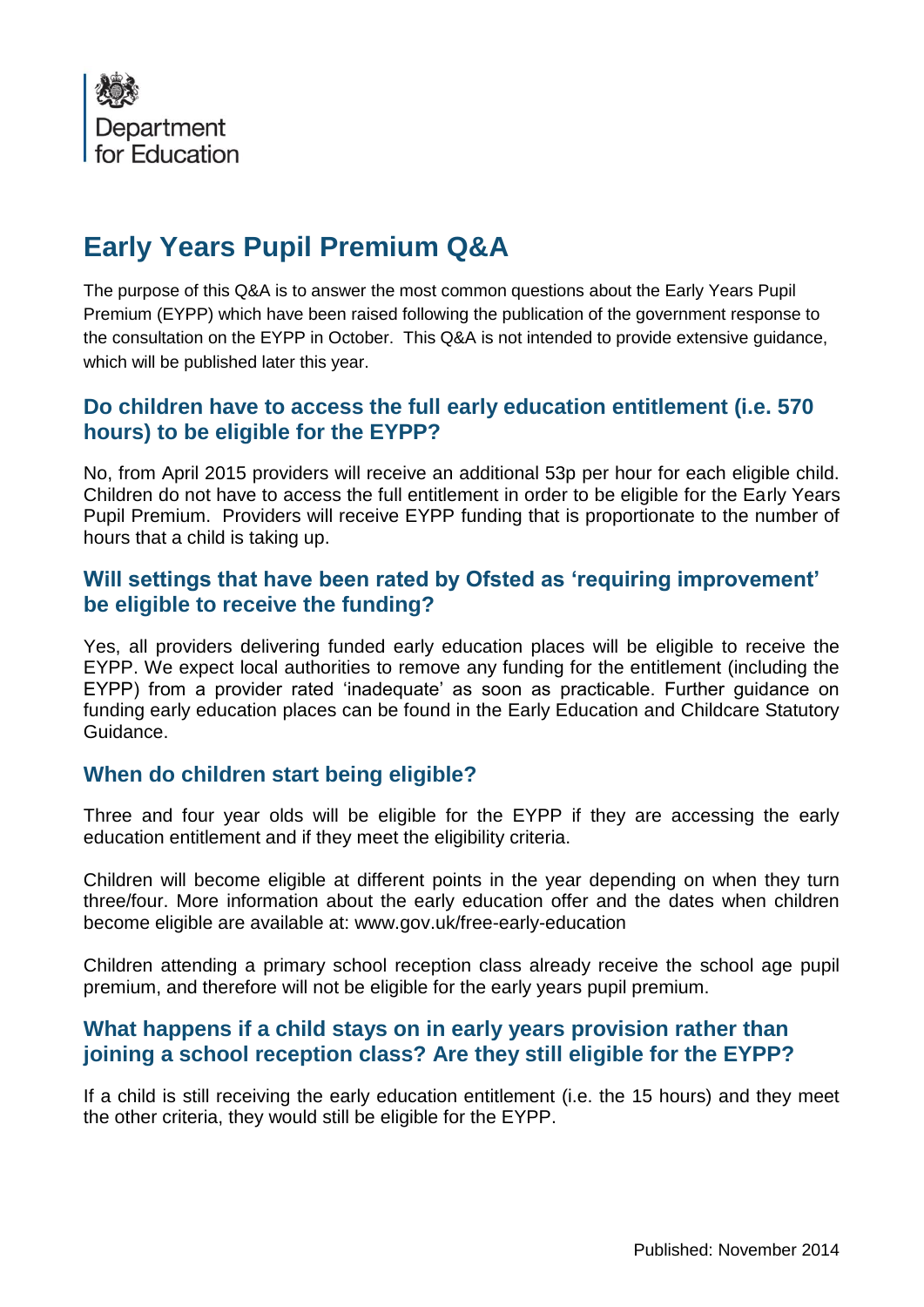# **Will the EYPP count for 'Ever6' for determining eligibility for the pupil premium?**

It will not currently be possible at this stage to include school-age children that have received the Early Years Pupil Premium at some point in the previous year in the Ever 6 group, as there is no way of tracking children from early years settings into school. If in future we extend the Unique Pupil Number into the early years we will revisit this.

## **Will the local authority where the child resides be responsible for checking the child's eligibility or will it be the local authority where the setting is?**

For most children, the local authority receiving funding for the early entitlement for a particular child will be responsible for carrying out the EYPP eligibility checks for that child. For looked after children, the local authority who has responsibility for the child will need to identify eligible children though the virtual school head.

#### **How often will LAs have to check children's eligibility?**

Local authorities will only need to check children's eligibility once a year. Local authorities should check as soon as a potentially eligible child is identified and then use their discretion as to when a second check takes place. For national consistency we recommend that this second check is at the start of the academic year in September. Local authorities are free to use a different date if it's more suitable for local circumstances.

#### **When can local authorities start checking children's eligibility for the EYPP?**

Local authorities should apply their discretion to decisions about the most appropriate time for checking children's eligibility for the EYPP. They should be mindful, however, that a prerequisite for the EYPP is that the child must be receiving the early entitlement. The most appropriate stage, therefore, would be at the point when the parent indicates that they wish to take up the three and four-year-olds offer on behalf of their child.

Local authorities would need to comply with data protection principles including by ensuring that data is processed fairly. This means that the parent should be informed that any personal details they provide will be used for the purposes of checking eligibility for the EYPP.

#### **Will two year olds in receipt of the early education entitlement automatically qualify for the EYPP?**

No, the eligibility criteria are different. The two year old entitlement includes about 40% of two year olds, including children who would not meet the EYPP eligibility criteria. The EYPP is focused on the most disadvantaged children. The eligibility criteria for the EYPP is therefore very tight, targeted at three and four year olds from economically disadvantaged households and those who are in care or have been in care.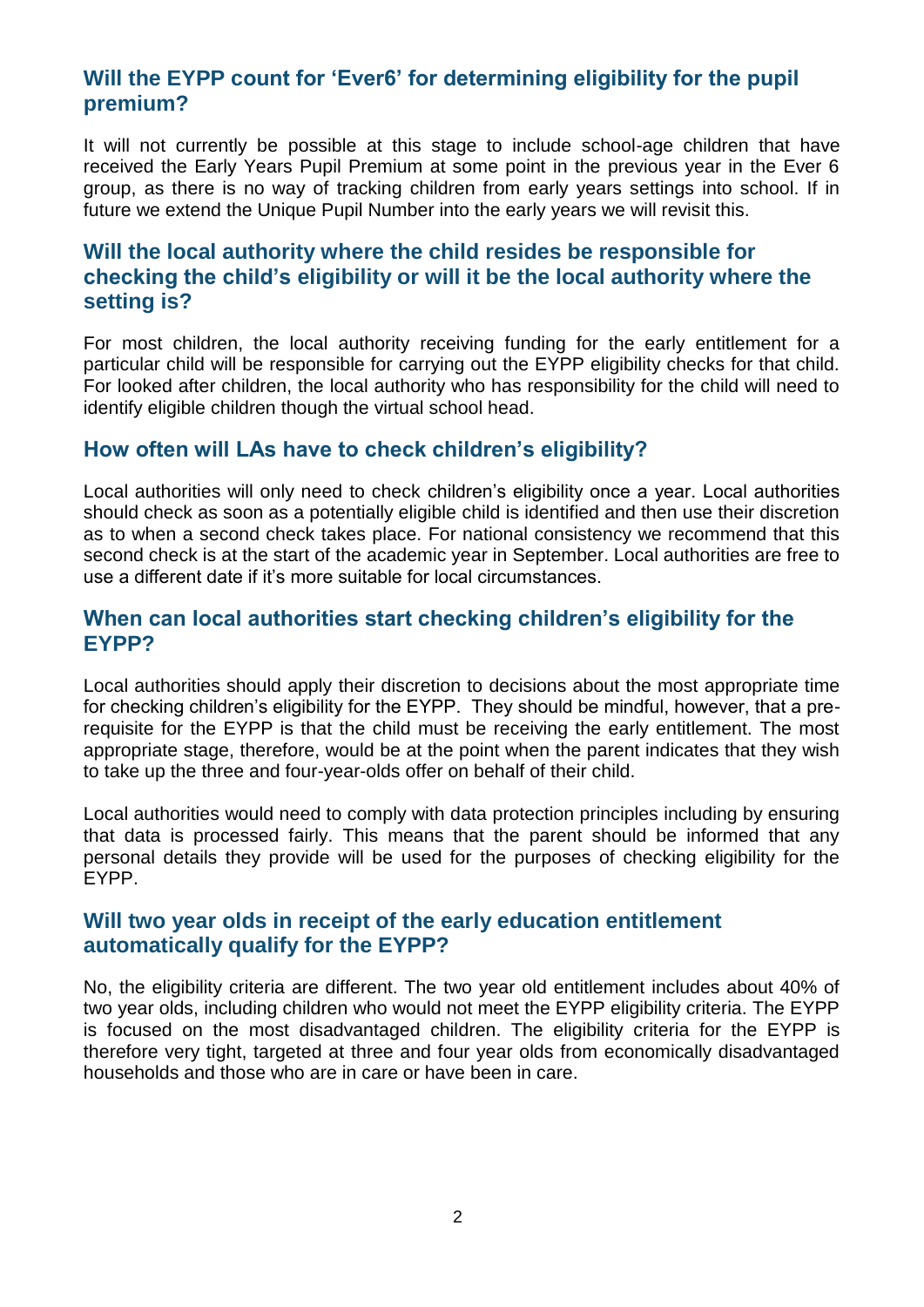#### **What about looked after children who attend a setting in a local authority which is not the one responsible for the child? How are they identified?**

In its response to the consultation on the EYPP, the Government announced that Virtual School Heads will be responsible for managing the EYPP relating to looked after children. This is with the same as the approach we have taken for the school age pupil premium. Virtual School Heads will be able to identify which looked after children in their local authority will attract the funding and working with the child's social worker and foster carer, they will be able to identify the settings where the child is placed.

## **In your response you identify looked after children as eligible if they have been in the care of the local authority for at least one day. Can you clarify what you mean by one day?**

Looked after children who have been in the local authority's care for at least one day (or 24 hours) will be eligible for the EYPP. Children who have been in the local authority's care for less than 24 hours do not qualify.

#### **Would parents be notified of the outcome of checks?**

Local authorities may wish to notify parents of the outcome of the check and to confirm whether or not the child is eligible for the EYPP.

Confirmation of eligibility should, in general, only be notified to the parent/carer of the child. There may be some very few situations where to notify an individual acting on behalf of the parent such as a social worker may be deemed appropriate but these will be the exception.

#### **Which providers will be eligible?**

All registered early years providers that take children for the funded early education entitlement – including school nurseries and maintained nursery schools; private, voluntary and independent providers; and childminders – will be eligible to claim the EYPP for eligible three- and four-year-olds.

#### **Will local authorities top slice the EYPP?**

No, the EYPP will be set at a national hourly rate. Local authorities will have no flexibility in determining the core group of eligible children, nor will they have any flexibility to vary the amount per child. Local authorities may choose to offer the EYPP to a wider group of children, or to fund at a rate higher than 53p/hour, if they believe that meets particular local needs, and will need to meet these costs out of local resources.

#### **Will providers receive a full years funding for the child in a lump sum?**

The EYPP will be paid alongside existing funding for the early education entitlement. As that is calculated and paid on a termly basis, we expect funding for the EYPP to work in the same way.